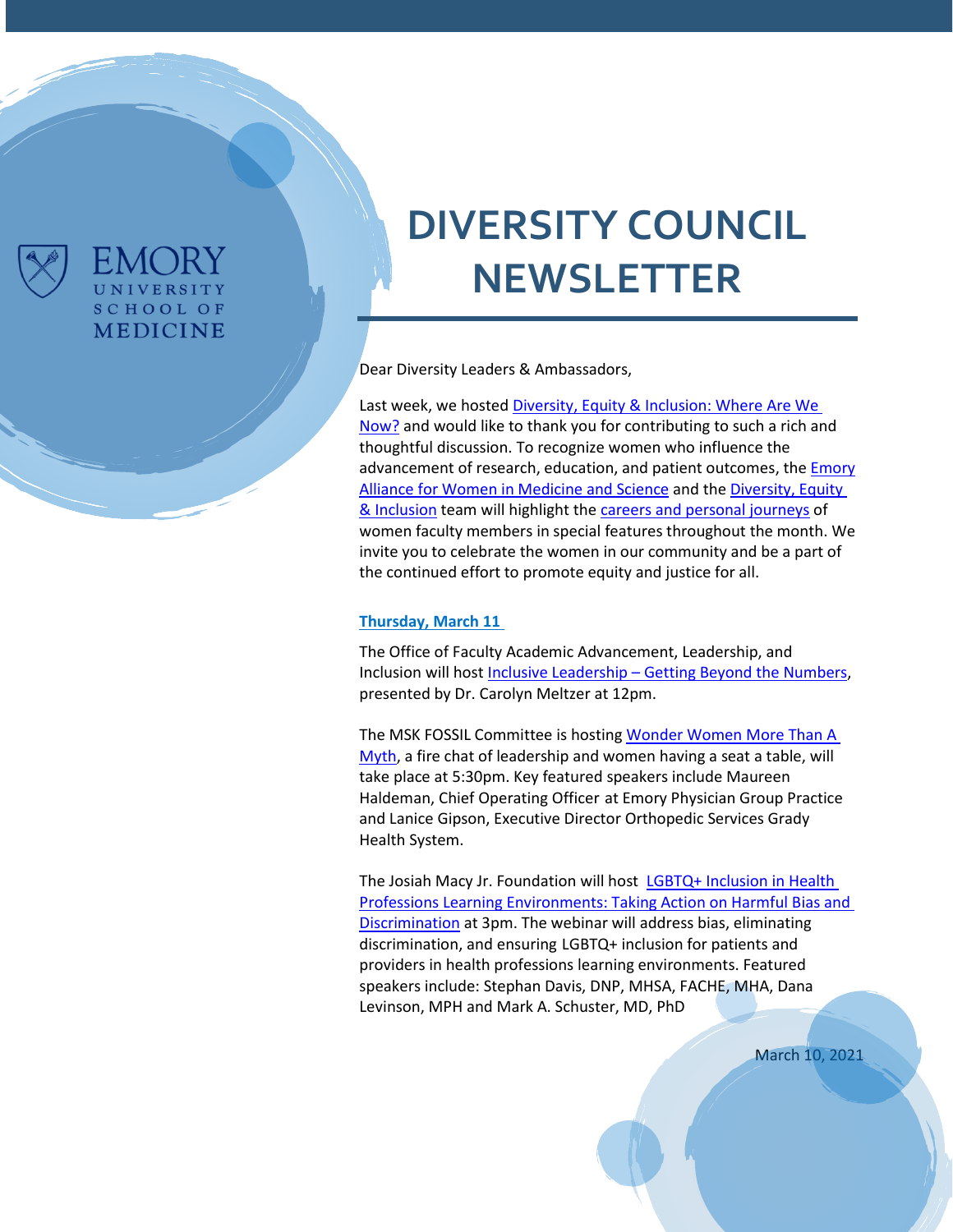

## UNIVERSITY **SCHOOL OF MEDICINE**

#### **Friday, March 12**

The Latino Medical Student Association (LMSA) from Emory School of Medicine is hosting [a Cha Cha Cha Dance Class Fundraiser](https://www.med.emory.edu/about/diversity/index.html) at 7pm. This event benefits [Los Vecinos de Buford Highway,](https://vecinosbh.org/) a local non-profit organization with a mission to cultivate community, magnify the voices of residents, and grow future leaders in the Buford Highway neighborhoods of Atlanta.

#### **Tuesday, March 23**

The Office of Faculty Academic Advancement, Leadership and Inclusion will host [Bold Leaders Series: The Resilient Leader](https://eventactions.com/eareg.aspx?ea=Rsvp&invite=04pmn3bbjp30dk9nhwedrcv72uyy0mk6kj5tey5y9k36wudnt717) at 12pm. Chip Souba, Jr, MD, MBA, ScD, Professor of Surgery, Emeritus Dean, The Audrey and Theodor Geisel School of Medicine at Dartmouth is the featured speaker and will focus on resilience as fundamentally an organizational competency grounded in a healthy culture, where organizational members naturally support and sustain one another.

Emory University SOM Chapter of the Gold Humanism Honor Society is hostin[g A Calculated Risk: Engaging with Black Patients](https://docs.google.com/forms/d/e/1FAIpQLSczqFya6ZS0zC4OujTQlI1NCsazF9em8dAEvmh2PBDKeHoHJQ/viewform) in the [Discussion About the COVID-19 Vaccine](https://docs.google.com/forms/d/e/1FAIpQLSczqFya6ZS0zC4OujTQlI1NCsazF9em8dAEvmh2PBDKeHoHJQ/viewform) at 6pm. Dr. Sheryl Heron, Associate Professor of Emergency Medicine and Associate Dean, Community Engagement, Equity & Inclusion and Dr. Marietta Collins, Associate Professor Dept. of Family Medicine Morehouse School of Medicine will be the featured speakers.

#### **Friday, March 26**

The School of Medicine will co-sponsor [Reproductive](https://eventactions.com/eareg.aspx?ea=Rsvp&invite=ggay8rxaayn7tbzcuaj2nv4e8xdbpgcxv10vvrsc1kx8s3ezzvfp) Justice is a [Human](https://eventactions.com/eareg.aspx?ea=Rsvp&invite=ggay8rxaayn7tbzcuaj2nv4e8xdbpgcxv10vvrsc1kx8s3ezzvfp) Right at 12pm. Loretta Ross, an award-winning, nationallyrecognized expert on racial justice, women's rights, and human rights is the featured speaker. Her work emphasizes the intersectionality of social justice issues and how the application of an intersectional lens can fuel transformational change.

The AAMC Southern Group on Educational Affairs (SGEA) will be offering an inaugural staff track on April 19<sup>th</sup> at 9am. It is a new initiative for creating a space for staff working in medical education to network and share their expertise! You may submit submission to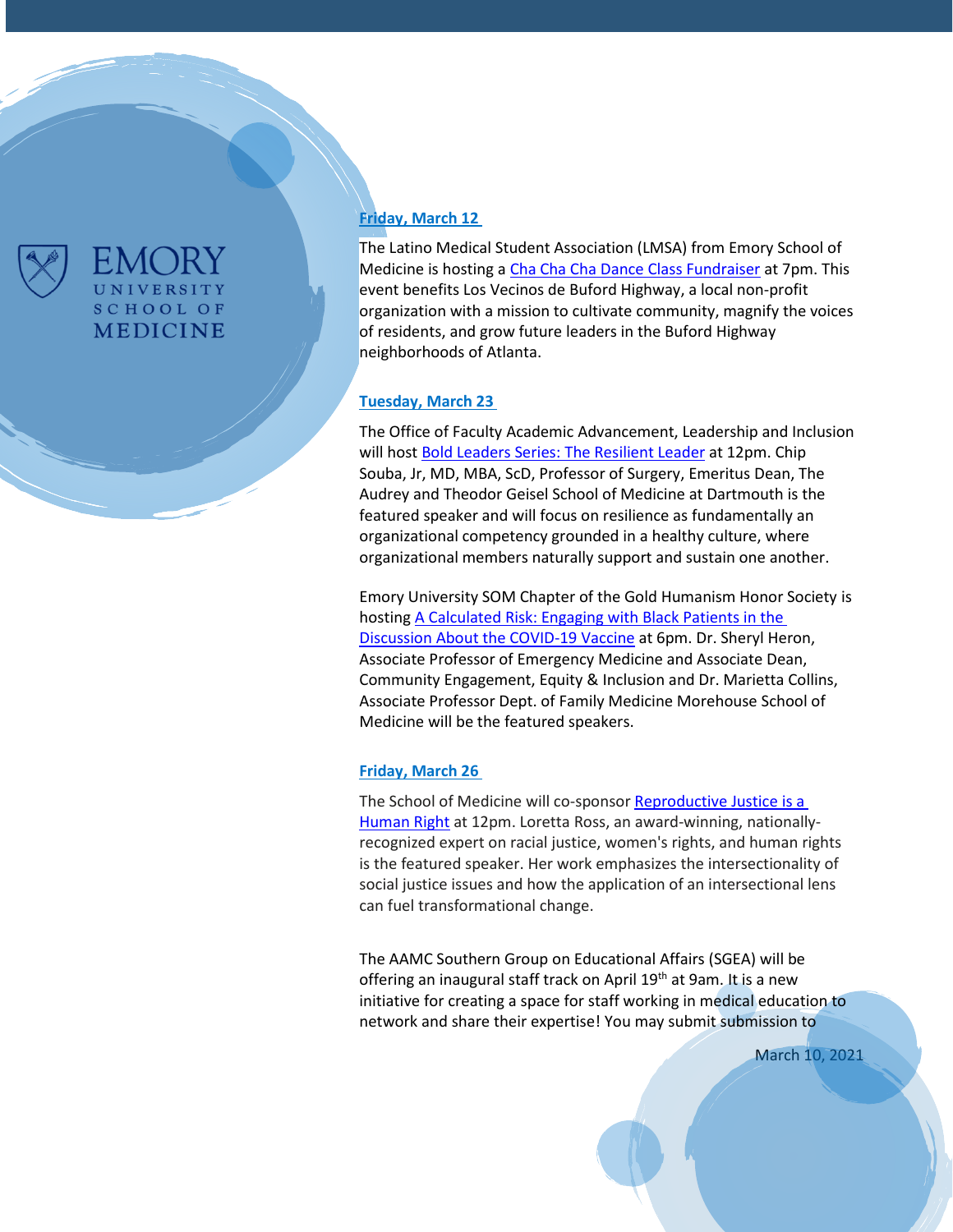

### EMORY UNIVERSITY **SCHOOL OF MEDICINE**

presen[t here](https://airtable.com/shrwMIXRtgylvhg7f) by March 19th and/or register t[o attend.](https://airtable.com/shrWiqdzRMeRTXMvX) We would to congratulate Tyrese Hinkens, Associate Director of Medical Education, OMESA for her contibutions on lauching this new inititive.

NIH has launched an effort to [end structural racism in biomedical](https://nam11.safelinks.protection.outlook.com/?url=https%3A%2F%2Flnks.gd%2Fl%2FeyJhbGciOiJIUzI1NiJ9.eyJidWxsZXRpbl9saW5rX2lkIjoxMDEsInVyaSI6ImJwMjpjbGljayIsImJ1bGxldGluX2lkIjoiMjAyMTAzMDIuMzYyMTM5MDEiLCJ1cmwiOiJodHRwOi8vd3d3Lm5paC5nb3YvZW5kaW5nLXN0cnVjdHVyYWwtcmFjaXNtP3V0bV9jYW1wYWlnbj11bml0ZSZ1dG1fbWVkaXVtPWVtYWlsJnV0bV9zb3VyY2U9Z292ZGVsaXZlcnkifQ.BDpOFjlpwDU1lbYZMB9_MxCE4Hbu9QXklABICEcfydw%2Fs%2F772595852%2Fbr%2F98745270010-l&data=04%7C01%7Cdejoron.t.campbell%40emory.edu%7C709c317240aa44bc0a5708d8ddd5b761%7Ce004fb9cb0a4424fbcd0322606d5df38%7C0%7C0%7C637503257259948537%7CUnknown%7CTWFpbGZsb3d8eyJWIjoiMC4wLjAwMDAiLCJQIjoiV2luMzIiLCJBTiI6Ik1haWwiLCJXVCI6Mn0%3D%7C1000&sdata=LTB2X%2BRHzZDD5TpDeQlFXMZEXkp%2B3%2F72MGEq%2FHyBEHw%3D&reserved=0)  [research](https://nam11.safelinks.protection.outlook.com/?url=https%3A%2F%2Flnks.gd%2Fl%2FeyJhbGciOiJIUzI1NiJ9.eyJidWxsZXRpbl9saW5rX2lkIjoxMDEsInVyaSI6ImJwMjpjbGljayIsImJ1bGxldGluX2lkIjoiMjAyMTAzMDIuMzYyMTM5MDEiLCJ1cmwiOiJodHRwOi8vd3d3Lm5paC5nb3YvZW5kaW5nLXN0cnVjdHVyYWwtcmFjaXNtP3V0bV9jYW1wYWlnbj11bml0ZSZ1dG1fbWVkaXVtPWVtYWlsJnV0bV9zb3VyY2U9Z292ZGVsaXZlcnkifQ.BDpOFjlpwDU1lbYZMB9_MxCE4Hbu9QXklABICEcfydw%2Fs%2F772595852%2Fbr%2F98745270010-l&data=04%7C01%7Cdejoron.t.campbell%40emory.edu%7C709c317240aa44bc0a5708d8ddd5b761%7Ce004fb9cb0a4424fbcd0322606d5df38%7C0%7C0%7C637503257259948537%7CUnknown%7CTWFpbGZsb3d8eyJWIjoiMC4wLjAwMDAiLCJQIjoiV2luMzIiLCJBTiI6Ik1haWwiLCJXVCI6Mn0%3D%7C1000&sdata=LTB2X%2BRHzZDD5TpDeQlFXMZEXkp%2B3%2F72MGEq%2FHyBEHw%3D&reserved=0) through a new initiative called [UNITE](https://nam11.safelinks.protection.outlook.com/?url=https%3A%2F%2Flnks.gd%2Fl%2FeyJhbGciOiJIUzI1NiJ9.eyJidWxsZXRpbl9saW5rX2lkIjoxMDIsInVyaSI6ImJwMjpjbGljayIsImJ1bGxldGluX2lkIjoiMjAyMTAzMDIuMzYyMTM5MDEiLCJ1cmwiOiJodHRwczovL3d3dy5uaWguZ292L2VuZGluZy1zdHJ1Y3R1cmFsLXJhY2lzbS91bml0ZT91dG1fY2FtcGFpZ249dW5pdGUmdXRtX21lZGl1bT1lbWFpbCZ1dG1fc291cmNlPWdvdmRlbGl2ZXJ5In0.aLHREtKy47toN6ObPcHRKm4yv4FcWXN4XXrJ2aIh1LY%2Fs%2F772595852%2Fbr%2F98745270010-l&data=04%7C01%7Cdejoron.t.campbell%40emory.edu%7C709c317240aa44bc0a5708d8ddd5b761%7Ce004fb9cb0a4424fbcd0322606d5df38%7C0%7C0%7C637503257259958535%7CUnknown%7CTWFpbGZsb3d8eyJWIjoiMC4wLjAwMDAiLCJQIjoiV2luMzIiLCJBTiI6Ik1haWwiLCJXVCI6Mn0%3D%7C1000&sdata=v%2FjHKAzA0TIpS%2BgbrFPVFFnZsA45VsLtlch2avFbibE%3D&reserved=0) and is accepting suggestions on how to address through the [submission website.](https://nam11.safelinks.protection.outlook.com/?url=https%3A%2F%2Flnks.gd%2Fl%2FeyJhbGciOiJIUzI1NiJ9.eyJidWxsZXRpbl9saW5rX2lkIjoxMDUsInVyaSI6ImJwMjpjbGljayIsImJ1bGxldGluX2lkIjoiMjAyMTAzMDIuMzYyMTM5MDEiLCJ1cmwiOiJodHRwczovL3JmaS5ncmFudHMubmloLmdvdi8_cz02MDFkNzM3Y2I1MGEwMDAwNzQwMDM4YTImdXRtX2NhbXBhaWduPXVuaXRlJnV0bV9tZWRpdW09ZW1haWwmdXRtX3NvdXJjZT1nb3ZkZWxpdmVyeSJ9.M274lqikA7xbhmVtlHks3ErAiX6jI8Ija0Rn6t9fCSQ%2Fs%2F772595852%2Fbr%2F98745270010-l&data=04%7C01%7Cdejoron.t.campbell%40emory.edu%7C709c317240aa44bc0a5708d8ddd5b761%7Ce004fb9cb0a4424fbcd0322606d5df38%7C0%7C0%7C637503257259968526%7CUnknown%7CTWFpbGZsb3d8eyJWIjoiMC4wLjAwMDAiLCJQIjoiV2luMzIiLCJBTiI6Ik1haWwiLCJXVCI6Mn0%3D%7C1000&sdata=NVBy9KucRz9MPa%2Fv35EjKR9zDdORpgR1tCdHdinS6xM%3D&reserved=0) All submissions must be received by April 9<sup>th</sup>.

Please continue to visit the **Emory Collective and SOM DEI Calendar of** [Events](https://med.emory.edu/about/events/index.html#Diversity%20Equity%20and%20Inclusion) for additional upcoming DEI programs and review resources to support the professional development of women on the **EAWIMS** and [Center for Women](http://www.womenscenter.emory.edu/programs/index.html) websites. Prepare to celebrate Arab-American [Arab-American Affinity Month](https://www.med.emory.edu/about/diversity/affinity_months.html) by nominating a faculty member.

Please share the programs and initiatives mentioned above with your respective units. We do this work together.

Warm regards,

Carolyn C. Meltzer, MD, DEI Council Chair Executive Associate Dean, Faculty Academic Advancement, Leadership & Inclusion Chief Diversity and Inclusion Officer

Sheryl L. Heron, MD, MPH, DEI Council Co-Chair Associate Dean, Community Engagement, Equity & Inclusion